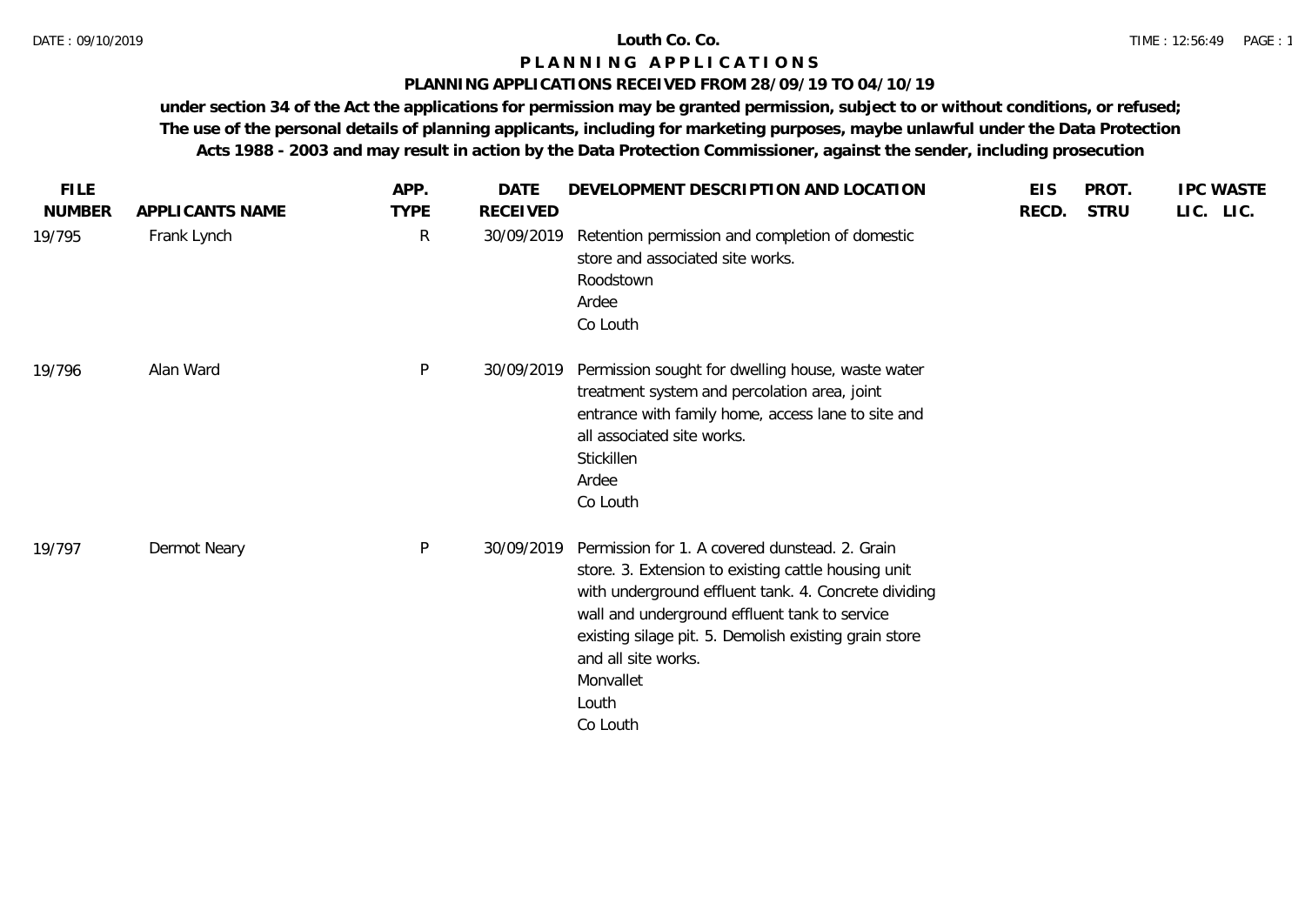# **PLANNING APPLICATIONS RECEIVED FROM 28/09/19 TO 04/10/19**

| <b>FILE</b>   |                      | APP.         | <b>DATE</b>     | DEVELOPMENT DESCRIPTION AND LOCATION                                                                                                                                                                                                                                                                                                         | <b>EIS</b> | PROT.       | <b>IPC WASTE</b> |
|---------------|----------------------|--------------|-----------------|----------------------------------------------------------------------------------------------------------------------------------------------------------------------------------------------------------------------------------------------------------------------------------------------------------------------------------------------|------------|-------------|------------------|
| <b>NUMBER</b> | APPLICANTS NAME      | <b>TYPE</b>  | <b>RECEIVED</b> |                                                                                                                                                                                                                                                                                                                                              | RECD.      | <b>STRU</b> | LIC. LIC.        |
| 19/798        | Pristine Motors Ltd. | $\mathsf{R}$ | 30/09/2019      | Retention permission for a portal frame shed for use<br>as a vehicle store/workshop and permission for site<br>development works to include relocation of entrance,<br>surfacing of part of the site, drainage and new<br>boundary treatment and all associated site<br>development works.<br>Monascreebe<br>Faughart<br>Dundalk<br>Co Louth |            |             |                  |
| 19/799        | Gerry & Mary Holmes  | P            | 30/09/2019      | Permission for extension and alterations to existing<br>dwelling house, new domestic garage to rear of<br>dwelling house, upgrading of septic tank system to<br>new effluent treatment system and all associated site<br>development works.<br>Rathcor<br>Riverstown<br>Dundalk<br>Co Louth                                                  |            |             |                  |
| 19/800        | Mary O'Flaherty      | $\mathsf{R}$ | 30/09/2019      | Retention permission for a conservatory extension to<br>the side elevation, living room extension to the rear<br>of an existing dwelling house, domestic garage and<br>vehicular entrance.<br>Haynestown<br>Dundalk<br>Co Louth                                                                                                              |            |             |                  |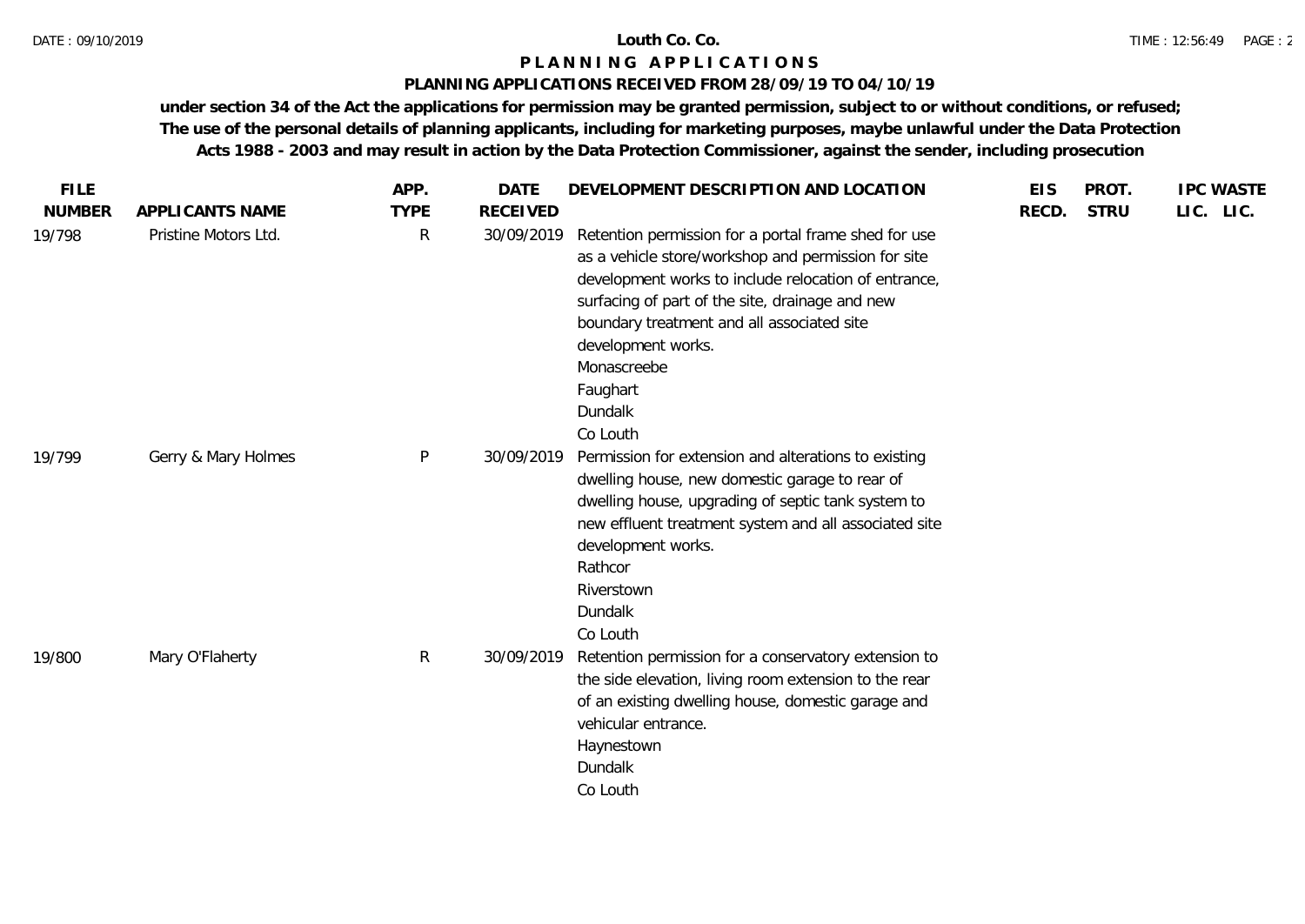## **PLANNING APPLICATIONS RECEIVED FROM 28/09/19 TO 04/10/19**

| <b>FILE</b><br><b>NUMBER</b> | APPLICANTS NAME      | APP.<br><b>TYPE</b> | <b>DATE</b><br><b>RECEIVED</b> | DEVELOPMENT DESCRIPTION AND LOCATION                                                                                                                                                                                                                                                                                                                                                          | <b>EIS</b><br>RECD. | PROT.<br><b>STRU</b> | <b>IPC WASTE</b><br>LIC. LIC. |
|------------------------------|----------------------|---------------------|--------------------------------|-----------------------------------------------------------------------------------------------------------------------------------------------------------------------------------------------------------------------------------------------------------------------------------------------------------------------------------------------------------------------------------------------|---------------------|----------------------|-------------------------------|
| 19/801                       | <b>Ruth Carroll</b>  | E                   | 01/10/2019                     | <b>EXTENSION OF DURATION OF 14222: Permission</b><br>for development that will consist of a two storey<br>dwellinghouse incoporating a domestic garage & a<br>waste water treamtent system & percolation area on<br>a site previously granted permission under reference<br>numbers 06/954 & 11/358.<br>Begrath & Mellifont<br>Drogheda<br>Co Louth                                           |                     |                      |                               |
| 19/802                       | Alex and Mary Burden | $\mathsf{P}$        | 01/10/2019                     | Permission for extensions and modifications to an<br>existing dwelling house, a Protected Structure<br>D463/NIAH No. 13705055, located within the<br>Seatown Architectural Conservation Area. Works to<br>include selective part demolition of existing<br>single-storey buildings to rear together with all<br>associated site development works.<br>23 Seatown Place<br>Dundalk<br>Co Louth |                     | Y                    |                               |
| 19/803                       | O'Raghallaighs GFC   | P                   | 01/10/2019                     | Permission for the construction of a temporary<br>portacabin and extension of car park area to facilitate<br>the Road Safety Authority Driving Test Centre for a<br>period of 3 years.<br>North Road<br>Drogheda<br>Co Louth                                                                                                                                                                  |                     |                      |                               |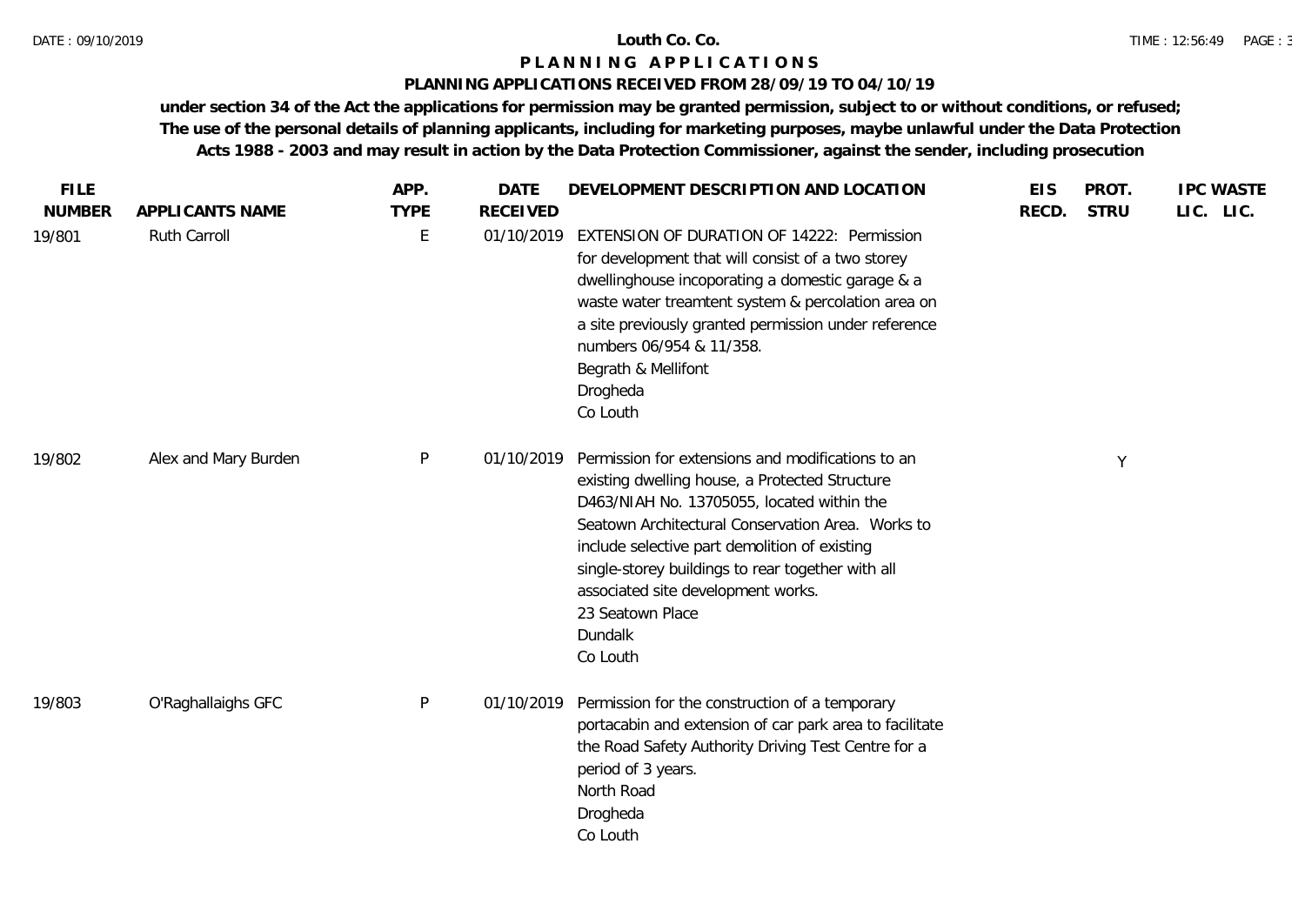## **PLANNING APPLICATIONS RECEIVED FROM 28/09/19 TO 04/10/19**

| <b>FILE</b>   |                                   | APP.         | <b>DATE</b>     | DEVELOPMENT DESCRIPTION AND LOCATION                                                                                                                                                                                                                                                                                                                                                                                                                                                                                                                                                                                                                                                                                                                                                                                                                                                                                                                                                                                            | <b>EIS</b> | PROT.       | <b>IPC WASTE</b> |
|---------------|-----------------------------------|--------------|-----------------|---------------------------------------------------------------------------------------------------------------------------------------------------------------------------------------------------------------------------------------------------------------------------------------------------------------------------------------------------------------------------------------------------------------------------------------------------------------------------------------------------------------------------------------------------------------------------------------------------------------------------------------------------------------------------------------------------------------------------------------------------------------------------------------------------------------------------------------------------------------------------------------------------------------------------------------------------------------------------------------------------------------------------------|------------|-------------|------------------|
| <b>NUMBER</b> | APPLICANTS NAME                   | <b>TYPE</b>  | <b>RECEIVED</b> |                                                                                                                                                                                                                                                                                                                                                                                                                                                                                                                                                                                                                                                                                                                                                                                                                                                                                                                                                                                                                                 | RECD.      | <b>STRU</b> | LIC. LIC.        |
| 19/804        | Groveview Builders Ltd.           | $\mathsf{P}$ | 02/10/2019      | Permission for development at lands located within<br>the Marlmount Housing Development, Marlbog<br>Road, all in the townland of Haggardstown. The<br>development will consist of the following: 1)<br>Construction of 16 no. 2 storey 3 bedroom houses<br>(Type P) at the following addresses: No.'s<br>6, 7, 8, 10, 29, 30, 34, 35, 42, 43, 48, 49, 56, 57, 62 and 63<br>Marlmount Park; 2) Construction of 2 no. 2 storey 4<br>bedroom houses (Type Q) at the following<br>addresses: No.'s 9 and 11 Marlmount Park; 3)<br>Construction of 20 no. 2 storey 3 bedroom houses<br>(Type R) at the following addresses: No.'s<br>12, 13, 14, 15, 16, 17, 18, 19, 20, 21, 32, 33, 44, 45, 46, 47,<br>58,59,60 and 61 Marlmount Park; and 4)<br>Construction of 24 no. 2 storey 3 bedroom houses<br>(Type S) at the following addresses: No.'s<br>22, 23, 24, 25, 26, 27, 28, 31, 36, 37, 38, 39, 40, 41, 50, 51,<br>52,53,54,55,64,65,66 and 67 Marlmount Park.<br>Marlmount<br>Marlbog Road<br>Haggardstown<br>Dundalk, Co Louth |            |             |                  |
| 19/805        | Joseph Taaffe & Karen<br>Tennyson | P            | 02/10/2019      | Permission for construction of a new two storey<br>dwelling house, along with domestic shed and all                                                                                                                                                                                                                                                                                                                                                                                                                                                                                                                                                                                                                                                                                                                                                                                                                                                                                                                             |            |             |                  |
|               |                                   |              |                 | associated site development works.<br>Main Street                                                                                                                                                                                                                                                                                                                                                                                                                                                                                                                                                                                                                                                                                                                                                                                                                                                                                                                                                                               |            |             |                  |
|               |                                   |              |                 | Louth Village<br>Co Louth                                                                                                                                                                                                                                                                                                                                                                                                                                                                                                                                                                                                                                                                                                                                                                                                                                                                                                                                                                                                       |            |             |                  |
|               |                                   |              |                 |                                                                                                                                                                                                                                                                                                                                                                                                                                                                                                                                                                                                                                                                                                                                                                                                                                                                                                                                                                                                                                 |            |             |                  |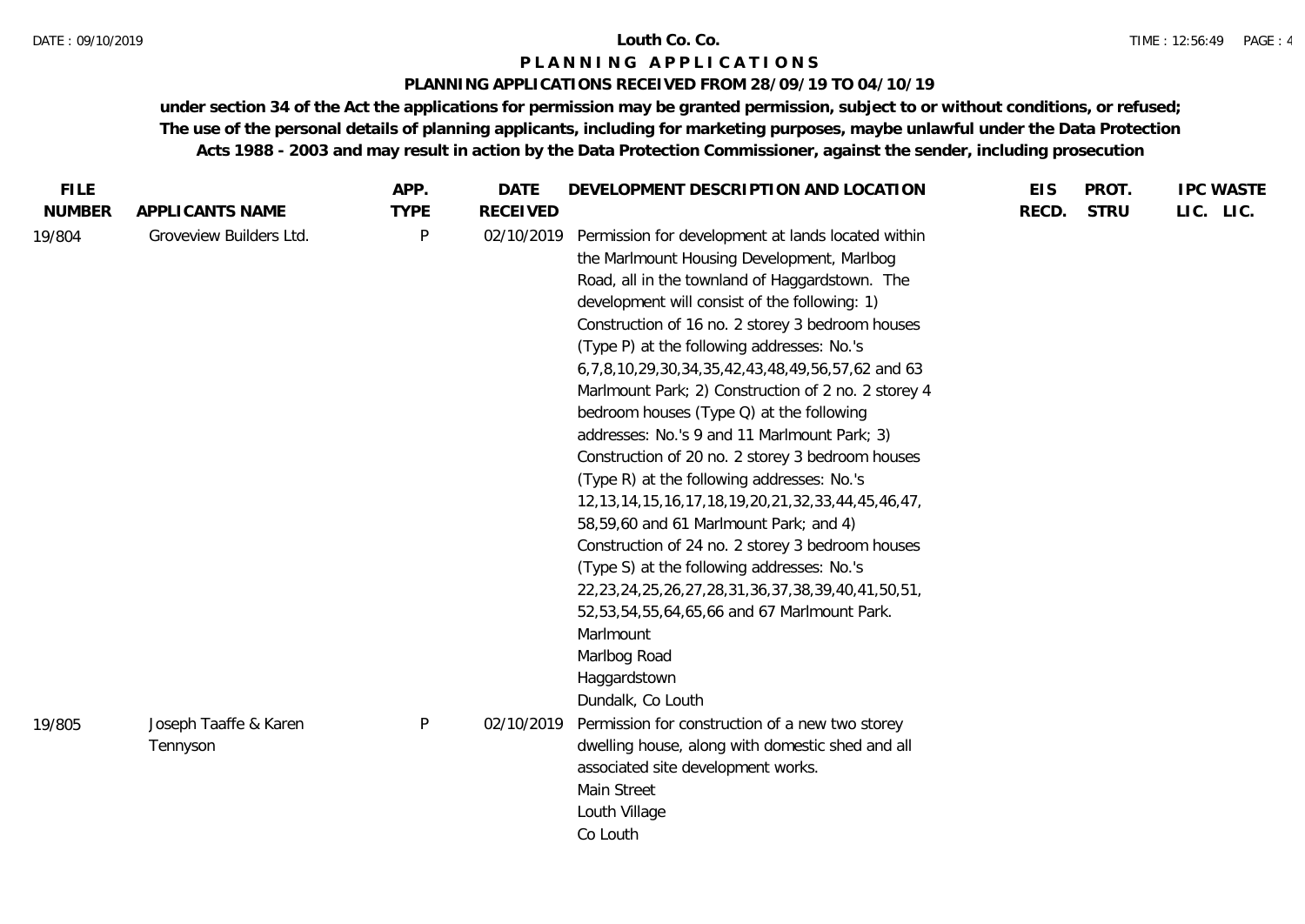# **PLANNING APPLICATIONS RECEIVED FROM 28/09/19 TO 04/10/19**

| <b>FILE</b>   |                                   | APP.         | <b>DATE</b>     | DEVELOPMENT DESCRIPTION AND LOCATION                                                                                                                                                                                                                                                                                                                                                                                                                                                                                                                                                                                                                                                                                                                                                                   | <b>EIS</b> | PROT.       | <b>IPC WASTE</b> |
|---------------|-----------------------------------|--------------|-----------------|--------------------------------------------------------------------------------------------------------------------------------------------------------------------------------------------------------------------------------------------------------------------------------------------------------------------------------------------------------------------------------------------------------------------------------------------------------------------------------------------------------------------------------------------------------------------------------------------------------------------------------------------------------------------------------------------------------------------------------------------------------------------------------------------------------|------------|-------------|------------------|
| <b>NUMBER</b> | APPLICANTS NAME                   | <b>TYPE</b>  | <b>RECEIVED</b> |                                                                                                                                                                                                                                                                                                                                                                                                                                                                                                                                                                                                                                                                                                                                                                                                        | RECD.      | <b>STRU</b> | LIC. LIC.        |
| 19/806        | <b>Collon Vehicle Dismantlers</b> | P            | 02/10/2019      | Permission for a vehicle dismantling facility<br>comprising of a single storey building (SFA -<br>905.95m2 & ridge height of 9.35m), external<br>storage area for decontaminated and dismantled<br>vehicles & parts, external service yard, retaining wall<br>to part of north boundary, landscaping and<br>associated site development works.<br><b>Collon Business Park</b><br>Ballyboni<br>Collon<br>Co Louth                                                                                                                                                                                                                                                                                                                                                                                       |            |             |                  |
| 19/807        | <b>Greenore Port Unlimited</b>    | $\mathsf{P}$ | 02/10/2019      | Permission for development on a site of c0.176<br>hectares, to consist of i. The change of use of the<br>former 'OpenHydro' building (1,607sqm) from light<br>engineering and office to storage for port<br>commodities (agricultural fee, fertilizer, rock and<br>salt); and ii. The removal and closing up of an<br>existing vehicular access door on the northeast<br>elevation and reinstatement and rendering of façade<br>to match the existing. The development to be<br>applied for is within Greenore Port's landholding<br>within which curtilage also exists the water tower,<br>lighthouse and lighthouse keeper's cottage which are<br>all included in Louths Record of Protected Structures,<br>ref. LH009-01, LH009-43, LH009-44 respectively.<br>Greenore Port<br>Greenore<br>Co Louth |            | Y           |                  |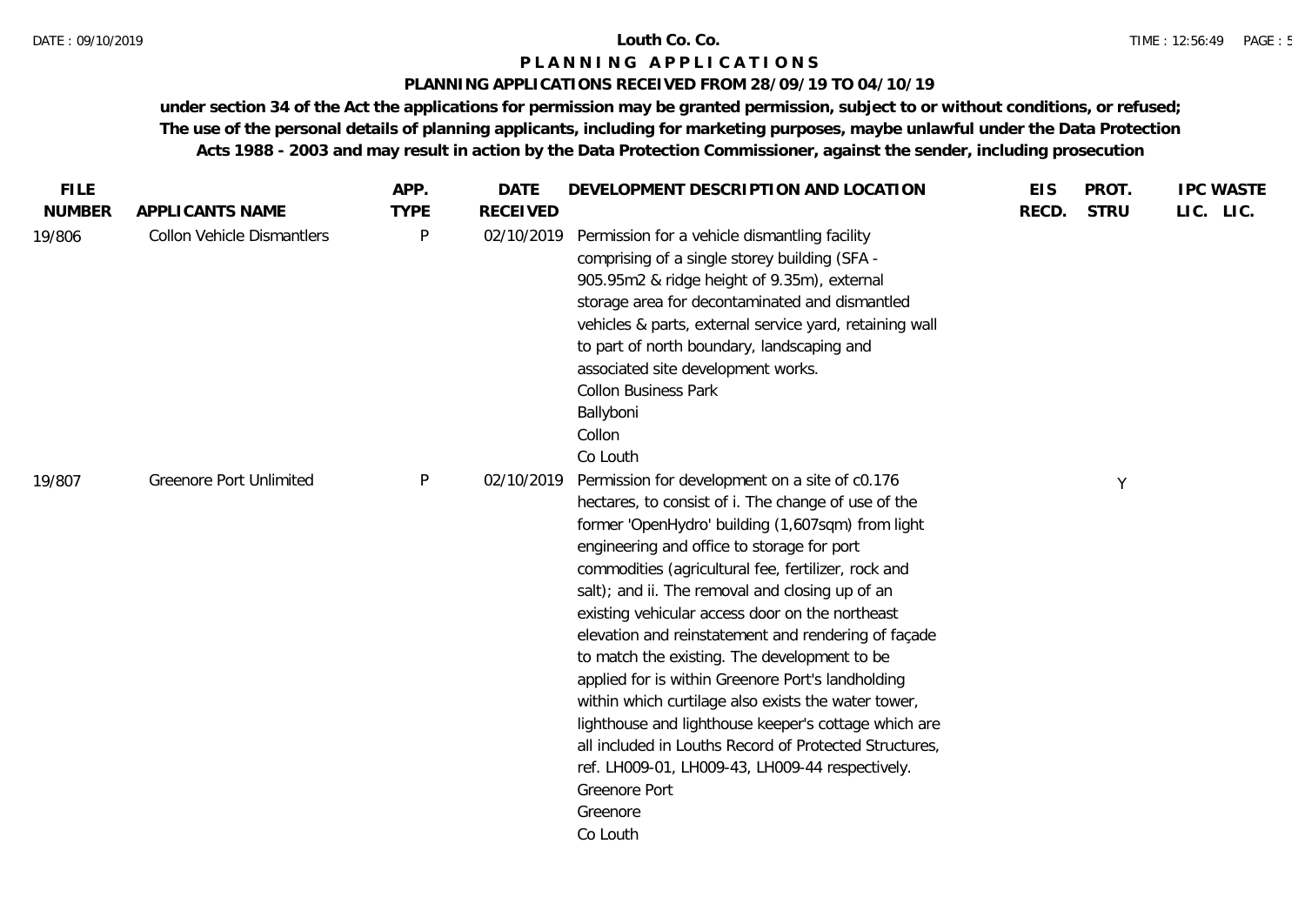# **PLANNING APPLICATIONS RECEIVED FROM 28/09/19 TO 04/10/19**

|                           | APP.         | <b>DATE</b>     | DEVELOPMENT DESCRIPTION AND LOCATION                                                                                                                                                                                                                                   | <b>EIS</b>                             | PROT.       | <b>IPC WASTE</b> |
|---------------------------|--------------|-----------------|------------------------------------------------------------------------------------------------------------------------------------------------------------------------------------------------------------------------------------------------------------------------|----------------------------------------|-------------|------------------|
| APPLICANTS NAME           | <b>TYPE</b>  | <b>RECEIVED</b> |                                                                                                                                                                                                                                                                        | RECD.                                  | <b>STRU</b> | LIC. LIC.        |
| Colin Callan              | $\sf P$      |                 | Permission to erect an agricultural grain storage<br>shed, construction of associated yard area and<br>access lane with use of existing entrance onto public<br>road and associated site works.<br>Reaghstown<br>Ardee<br>Co Louth                                     |                                        |             |                  |
| Ann Smyth                 | $\sf P$      |                 | Permission for the change of use of a detached<br>domestic garage to a family (granny) flat including<br>upgrade works to the existing waste water treatment<br>plant and percolation area and all associated site<br>works.<br>Ganderstown<br>Clogherhead<br>Co Louth |                                        |             |                  |
| EOH Milltown Stables Ltd. | $\mathsf{P}$ |                 | Permission for proposed stable block on ground<br>floor with ancillary facilities on first floor, new waste<br>water treatment, arena area and hay shed.<br>Milltown<br>Dromiskin<br>Co Louth                                                                          |                                        |             |                  |
|                           |              |                 |                                                                                                                                                                                                                                                                        | 02/10/2019<br>03/10/2019<br>04/10/2019 |             |                  |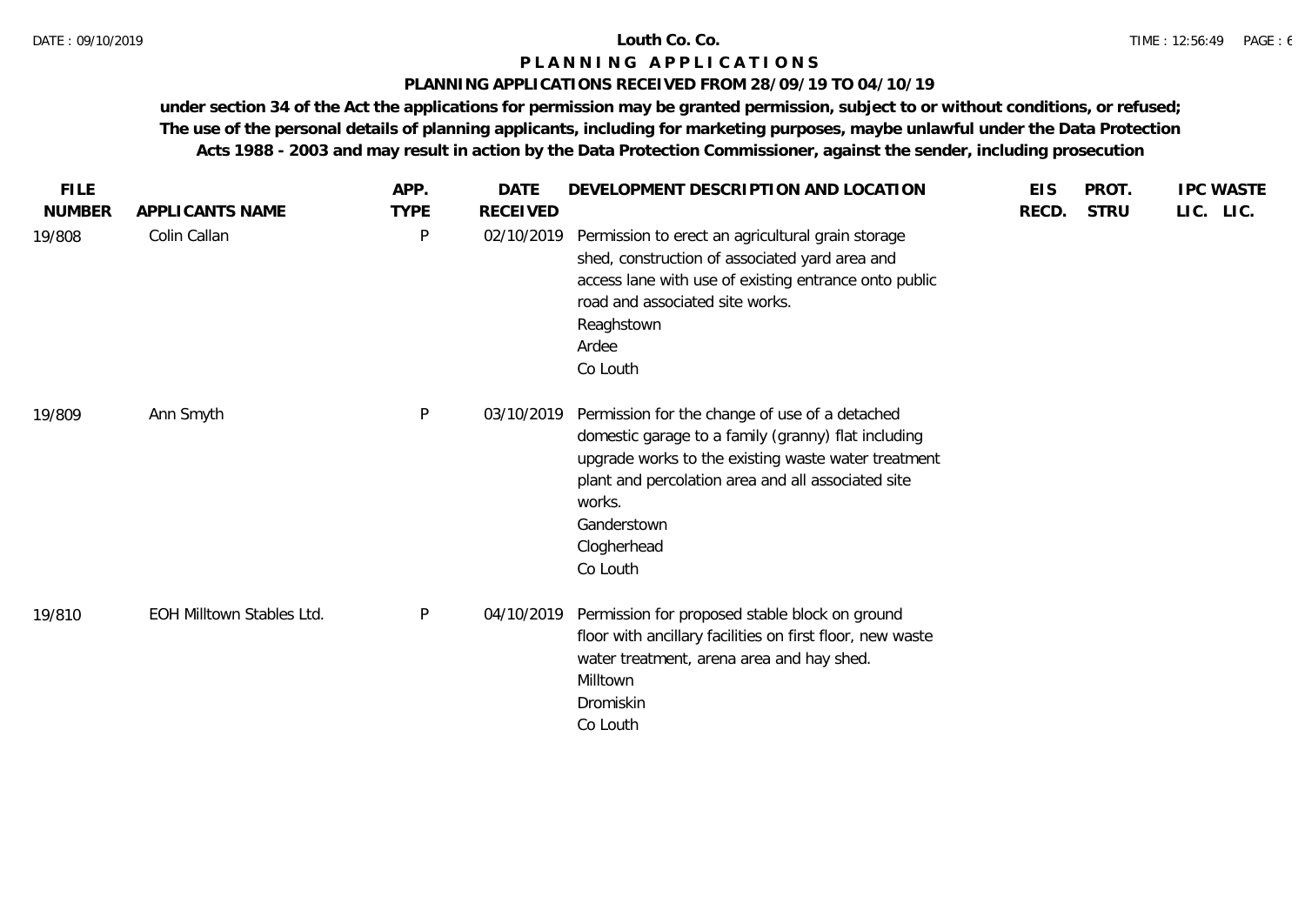### DATE : 09/10/2019 **Louth Co. Co.**

# **P L A N N I N G A P P L I C A T I O N S**

## **PLANNING APPLICATIONS RECEIVED FROM 28/09/19 TO 04/10/19**

| <b>FILE</b>   |                 | APP.        | <b>DATE</b>     | DEVELOPMENT DESCRIPTION AND LOCATION                     | <b>EIS</b> | PROT.       | <b>IPC WASTE</b> |
|---------------|-----------------|-------------|-----------------|----------------------------------------------------------|------------|-------------|------------------|
| <b>NUMBER</b> | APPLICANTS NAME | <b>TYPE</b> | <b>RECEIVED</b> |                                                          | RECD.      | <b>STRU</b> | LIC. LIC.        |
| 19/820        | EirGrid Plc     | E           | 04/10/2019      | EXTENSION OF DURATION OF 14361: Permission               |            |             |                  |
|               |                 |             |                 | for development that will primarily consist of the       |            |             |                  |
|               |                 |             |                 | refurbishment of the existing Louth 275kV                |            |             |                  |
|               |                 |             |                 | substation & will comprise: Replacement and/or           |            |             |                  |
|               |                 |             |                 | reconfiguration of existing circuit breakers,            |            |             |                  |
|               |                 |             |                 | disconnects, instrument transformers & surge             |            |             |                  |
|               |                 |             |                 | arrestors with equivalent new circuit breakers,          |            |             |                  |
|               |                 |             |                 | disconnects, instrument transformers & surge             |            |             |                  |
|               |                 |             |                 | arrestors; Modificaitons to existing generator room      |            |             |                  |
|               |                 |             |                 | comprising new opes on northern & western                |            |             |                  |
|               |                 |             |                 | elevations to facilitate the provision of a new internal |            |             |                  |
|               |                 |             |                 | diesel generator; Removal of existing underground        |            |             |                  |
|               |                 |             |                 | oil storage tank & provision of new overground oil       |            |             |                  |
|               |                 |             |                 | storage tank of less than 3,500 litre capacity within    |            |             |                  |
|               |                 |             |                 | the footprint of existing generator room; Relocation     |            |             |                  |
|               |                 |             |                 | of existing 110kV capacitor bank from north east of      |            |             |                  |
|               |                 |             |                 | site compound to north west of site compound;            |            |             |                  |
|               |                 |             |                 | Provision of two new 110kV wing couplers & the           |            |             |                  |
|               |                 |             |                 | replacement of existing 110kV off-line couplers with     |            |             |                  |
|               |                 |             |                 | two new 110kV in-line couplers; Installation of 30       |            |             |                  |
|               |                 |             |                 | no. protection & control cabins approximately 3.75       |            |             |                  |
|               |                 |             |                 | metre length & 3.15 metre wide x 3.5 metre height        |            |             |                  |
|               |                 |             |                 | located adjacent to existing bays; Installation of 12    |            |             |                  |
|               |                 |             |                 | no. new 110kV & 9 no. new 220kV surge arrestors.         |            |             |                  |
|               |                 |             |                 | Installation of 22 no. lightning rods, approximately     |            |             |                  |
|               |                 |             |                 | 2.5 metre high, on top of existing 110kV busbar          |            |             |                  |
|               |                 |             |                 | gantries; Installation of 1 no. new lightning mast,      |            |             |                  |
|               |                 |             |                 | approximatly 15 metres high; Associated extension        |            |             |                  |
|               |                 |             |                 | of site compound to the north by 2,671 square            |            |             |                  |
|               |                 |             |                 | metres to enhance internal vehicular movement            |            |             |                  |
|               |                 |             |                 |                                                          |            |             |                  |